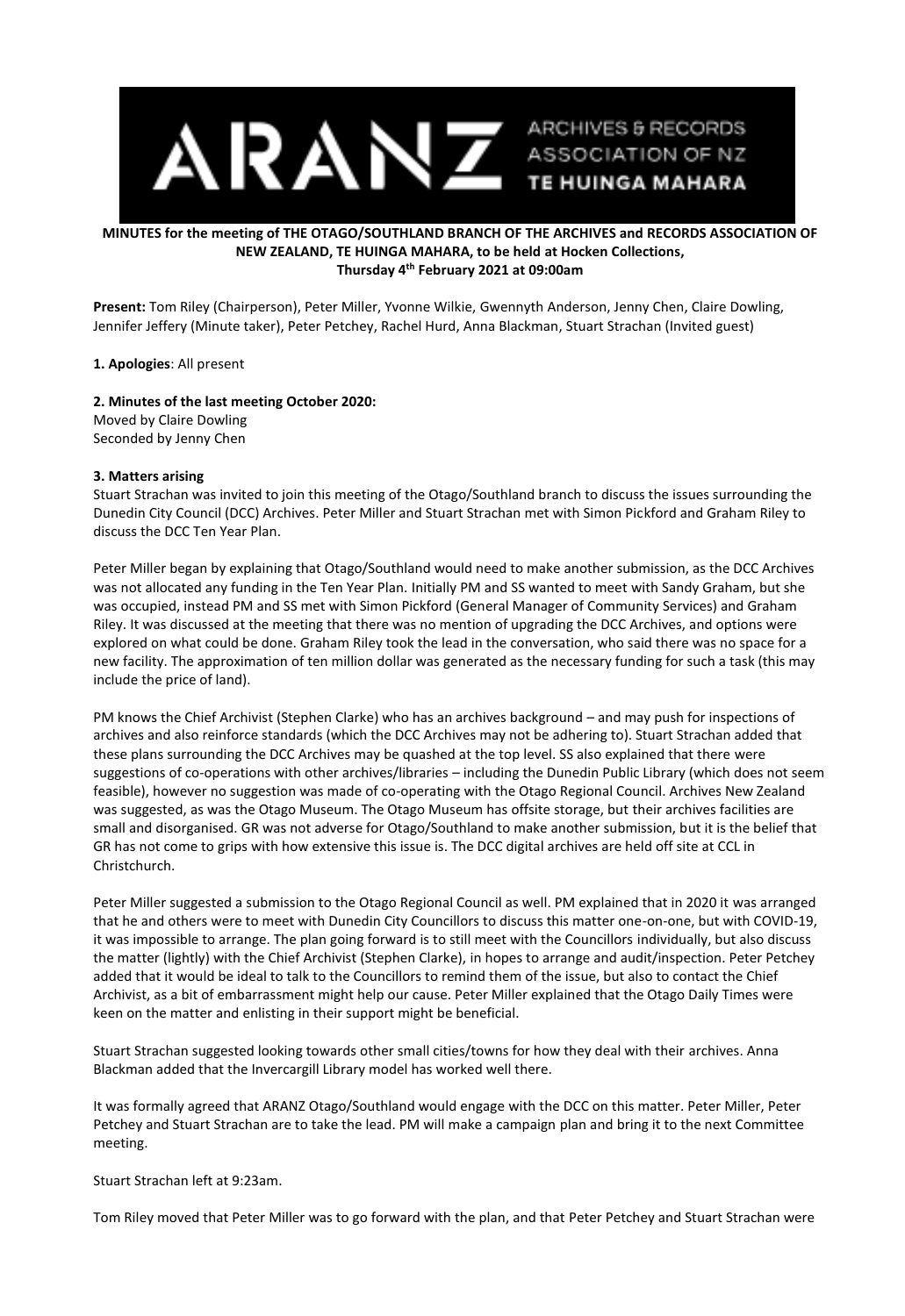to assist. Seconded by Gwennyth Anderson.

**4. Correspondence**: Jennifer Jeffery had received an email from Evan Greensides requesting the Minutes from the last Otago/Southland meeting (EG was aware these Minutes were not passed but were forwarded regardless), and any other activities. The next meeting for Council will be 15<sup>th</sup> February.

## **5. Financial Report/Update**

Balance: \$996.64

## **6. ARANZ Council Update**

No update, Council are to meet on 15<sup>th</sup> February.

## **7. Information and records management (IRM) group update**

Claire Dowling informed the Committee that the IRM group met mid November, and discussed Office 365. Wanda of the Southern District Health Board (SDHB) spoke about their love/hate relationship with the software. The SDHB transitioned to the software during the COVID-19 mandatory Lockdown in March 2020. CD mentioned that the group had social drinks to celebrate Christmas/New Years. At the moment CD is planning the year ahead, and seemed optimistic.

## **8. Update: Listing of Branch Records at Hocken for Beaglehole [Holding]**

Peter Miller and Gwennyth Anderson are still to discuss with Anna Blackman on how to move forward with this project – understandably, due to the time of year, members were busy.

## **9. Update: Community Archives**

No further updates from ARANZ Council, since the report later last year.

## **10. Event Planning 2021**

Tom Riley, in agreeance with all, that the End-of-Year function was well attended and enjoyed.

Tom Riley informed the Committee that Andy Fenton of Micrographics has made contact with Otago/Southland Branch members about the possibility of a GLAM Sector social event, suggesting the 1<sup>st</sup> or 2<sup>nd</sup> March. All Committee members were in agreeance to 'get on board.' Anna Blackman mentioned that the Hocken could be used as the venue, but queried who would be paying for the catering etc. The question arose as to who is taking the lead. (Groups involved include LIANZA, NDF, RIMPA etc.). Yvonne Wilkie stated that Micrographics will need to contribute something as this was their suggestion. Claire Dowling is could be a 'Bring a Plate' event. It was mentioned that Museum Aotearoa should be included.

Peter Miller brought up 'Southern Heritage Month,' as Rachel Hurd is to speak – discussing the new Recollect software used at the Presbyterian Archives at Knox College. The title for the talk is "Take a Moment to Recollect." Jennifer Jeffery informed the Committee that the date and venue had been arranged. Saturday 13<sup>th</sup> March 2pm – 3pm at the Invercargill Library. There is no fee, due to the short occupancy. Tea/Coffee/Biscuits are allowed to be consumed in the room. Peter Miller suggested that invites are to be sent to small Southland venues, and include a link to the Presbyterian Archives Recollect to allow previews. Yvonne Wilke quired whether Jane Thomsen (Director of the Presbyterian Research Centre – Presbyterian Archives and Hewitson Library) should join, as she contributed heavily to get the software. An email is to be sent out to members advertising the talk: Including small Southland Museums, genealogy groups. JJ look at the NZSG website and the directory. Committee Members asked Rachel Hurd if she would be okay repeating the talk in Dunedin, if all went well in Invercargill. Gwennyth Anderson later suggested that RH could use this talk at the Otago/Southland AGM.

Anna Blackman mentioned an event regarding Architecture Archives. Peter Miller explained that this was an event to be held at the Conference in 2020, which did not go ahead. David Murray and Anna Blackman of Hocken Collections were also involved in the planning of this event in 2020. The event will encourage a wide-spectrum of users, including genealogists, archaeologists, architects as well as archivists. There is no hurry to arrange this event, which would utilise a whole day. Claire Dowling suggested August.

For other potential events: Peter Miller mentioned that if Stephen Clarke came to Dunedin, it might be worthwhile asking him to participate in an event. Anna Blackman believes that SC is in Dunedin in August.

Claire Dowling brought up the idea of assisting Douglas Roberts with his outreach. DR is still in New Zealand due to COVID-19, and is working at the Katherine Mansfield House.